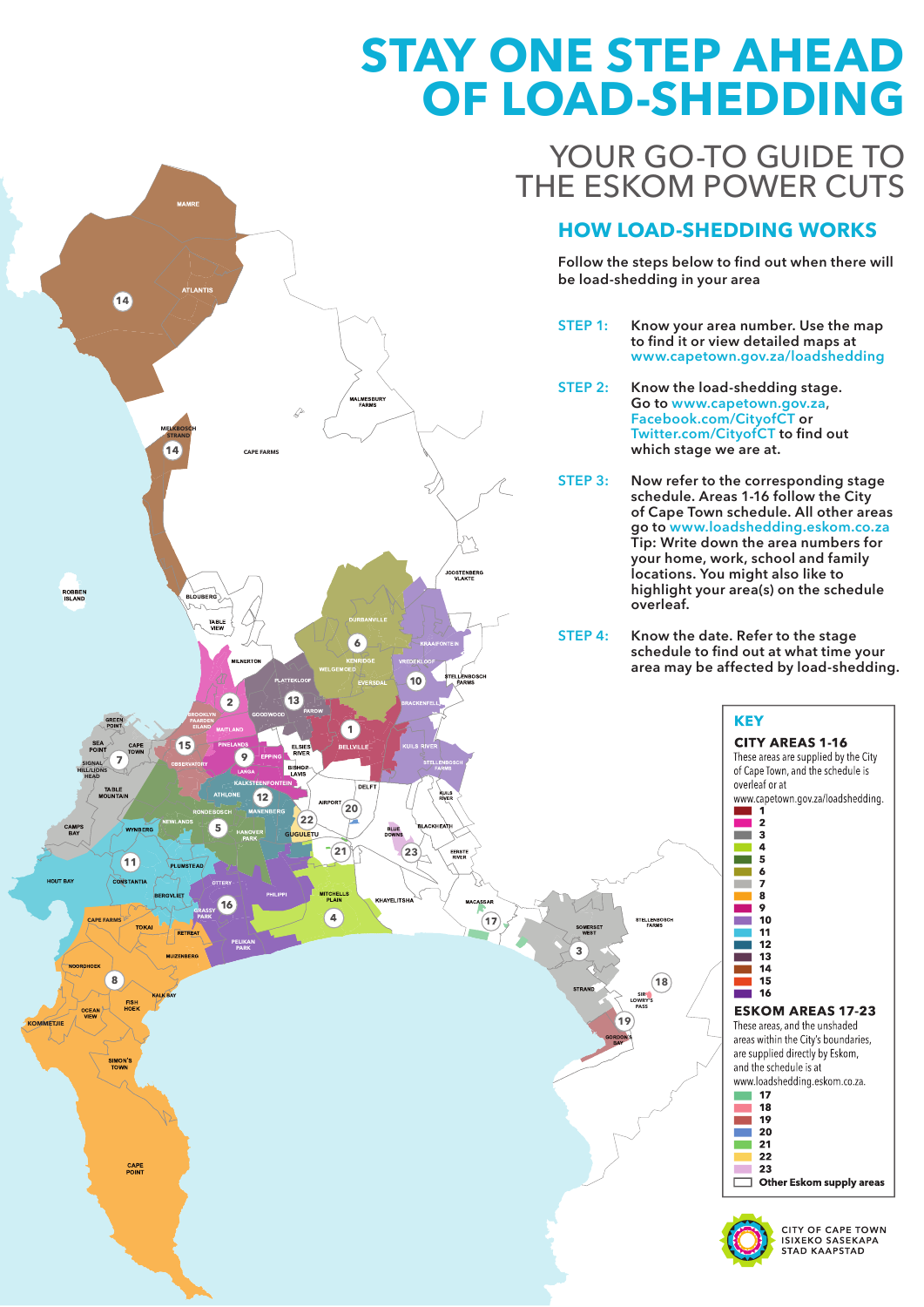|                          |                | 1 <sup>st</sup>         | 2 <sup>nd</sup>         | 3 <sup>rd</sup>         | 4 <sup>th</sup>  | 5 <sup>th</sup>         | 6 <sup>th</sup>  | 7 <sup>th</sup>         | 8 <sup>th</sup>  | 9 <sup>th</sup>         | 10 <sup>th</sup>                                                                           | 11 <sup>th</sup> | 12 <sup>th</sup>        | 13 <sup>th</sup>        | 14 <sup>th</sup>        | 15 <sup>th</sup>        | 16 <sup>th</sup> |
|--------------------------|----------------|-------------------------|-------------------------|-------------------------|------------------|-------------------------|------------------|-------------------------|------------------|-------------------------|--------------------------------------------------------------------------------------------|------------------|-------------------------|-------------------------|-------------------------|-------------------------|------------------|
| <b>DAYS OF THE MONTH</b> |                | 17 <sup>th</sup>        | 18 <sup>th</sup>        | 19 <sup>th</sup>        | 20 <sup>th</sup> | 21 <sup>st</sup>        | 22 <sup>nd</sup> | 23 <sup>rd</sup>        | 24 <sup>th</sup> | 25 <sup>th</sup>        | 26 <sup>th</sup>                                                                           | 27 <sup>th</sup> | 28 <sup>th</sup>        | 29 <sup>th</sup>        | 30 <sup>th</sup>        | 31 <sup>st</sup>        |                  |
| <b>FROM</b>              | T <sub>0</sub> |                         |                         |                         |                  |                         |                  |                         |                  |                         | AREAS THAT WILL BE LOAD-SHED BETWEEN THE TIMES, TO THE LEFT, ON THE DAY OF THE MONTH ABOVE |                  |                         |                         |                         |                         |                  |
| 00:00                    | 02:30          |                         | 13                      | 9                       | 5                | $\mathbf{2}$            | 14               | 10 <sup>°</sup>         | 6                | $\overline{\mathbf{3}}$ | 15                                                                                         | 11               | $\overline{\mathbf{z}}$ | 4                       | 16                      | 12                      | 8                |
| 02:00                    | 04:30          | $\overline{2}$          | 14                      | 10                      | 6                | $\overline{\mathbf{3}}$ | 15               | 11                      | $\overline{7}$   | 4                       | 16                                                                                         | 12               | 8                       | 5                       | 1                       | 13                      | 9                |
| 04:00                    | 06:30          | $\overline{\mathbf{3}}$ | 15                      | 11                      | $\overline{7}$   | 4                       | 16               | $12 \overline{ }$       | 8                | 5                       | $\mathbf{1}$                                                                               | 13               | 9                       | 6                       | $\overline{2}$          | 14                      | 10               |
| 06:00                    | 08:30          | 4                       | 16                      | 12                      | 8                | 5                       | $\mathbf{1}$     | 13                      | 9                | 6                       | $\overline{2}$                                                                             | 14               | 10                      | $\overline{\mathbf{z}}$ | $\overline{\mathbf{3}}$ | 15                      | 11               |
| 08:00                    | 10:30          | 5                       | 1                       | 13                      | 9                | 6                       | $\mathbf{2}$     | 14                      | 10               | $\overline{\mathbf{z}}$ | $\overline{\mathbf{3}}$                                                                    | 15               | 11                      | 8                       | 4                       | 16                      | 12               |
| 10:00                    | 12:30          | 6                       | $\mathbf{2}$            | 14                      | 10               | $\overline{\mathbf{z}}$ | 3                | 15                      | 11               | 8                       | 4                                                                                          | 16               | 12                      | 9                       | 5                       |                         | 13               |
| 12:00                    | 14:30          | $\overline{ }$          | $\overline{\mathbf{3}}$ | 15                      | 11               | 8                       | 4                | 16                      | 12               | 9                       | 5                                                                                          |                  | 13                      | 10                      | 6                       | $\overline{2}$          | 14               |
| 14:00                    | 16:30          | 8                       | 4                       | 16                      | 12               | 9                       | 5.               |                         | 13               | 10                      | 6                                                                                          | $\mathbf{2}$     | 14                      | 11                      | 7                       | $\overline{\mathbf{3}}$ | 15               |
| 16:00                    | 18:30          | 9                       | 5                       |                         | 13               | 10                      | 6                | $\mathbf{2}$            | 14               | 11                      | 7                                                                                          | 3                | 15                      | 12                      | 8                       | 4                       | 16               |
| 18:00                    | 20:30          | 10                      | 6                       | $\overline{2}$          | 14               | 11                      | 7                | $\overline{\mathbf{3}}$ | 15               | 12                      | 8                                                                                          | 4                | 16                      | 13                      | 9                       | 5                       |                  |
| 20:00                    | 22:30          | 11                      | $\overline{7}$          | $\overline{\mathbf{3}}$ | 15               | 12                      | 8                | 4                       | 16               | 13                      | 9                                                                                          | 5                | 1                       | 14                      | 10                      | 6                       | $\overline{2}$   |
| 22:00                    | 0:30           | 12                      | 8                       | 4                       | 16               | 13                      | 9                | 5                       |                  | 14                      | 10                                                                                         | 6                | $\overline{2}$          | 15                      | 11                      |                         | 3                |

|             | <b>DAYS OF THE MONTH</b> | 1 <sup>st</sup>  | 2 <sup>nd</sup>  | 3 <sup>rd</sup>  | 4 <sup>th</sup>  | 5 <sup>th</sup>  | 6 <sup>th</sup>  | 7 <sup>th</sup>                                                                            | 8 <sup>th</sup> | 9 <sup>th</sup>  | 10 <sup>th</sup> | 11 <sup>th</sup> | 12 <sup>th</sup> | 13 <sup>th</sup> | 14 <sup>th</sup> | 15 <sup>th</sup> | 16 <sup>th</sup> |
|-------------|--------------------------|------------------|------------------|------------------|------------------|------------------|------------------|--------------------------------------------------------------------------------------------|-----------------|------------------|------------------|------------------|------------------|------------------|------------------|------------------|------------------|
|             |                          | 17 <sup>th</sup> | 18 <sup>th</sup> | 19 <sup>th</sup> | 20 <sup>th</sup> | 21 <sup>st</sup> | 22 <sup>nd</sup> | 23 <sup>rd</sup>                                                                           | 24th            | 25 <sup>th</sup> | 26 <sup>th</sup> | 27 <sup>th</sup> | 28 <sup>th</sup> | 29 <sup>th</sup> | 30 <sup>th</sup> | 31 <sup>st</sup> |                  |
| <b>FROM</b> | T <sub>0</sub>           |                  |                  |                  |                  |                  |                  | AREAS THAT WILL BE LOAD-SHED BETWEEN THE TIMES, TO THE LEFT, ON THE DAY OF THE MONTH ABOVE |                 |                  |                  |                  |                  |                  |                  |                  |                  |
| 00:00       | 02:30                    | 1, 9             | 13, 5            | 1, 9             | 13, 5            | 2, 10            | 14, 6            | 2, 10                                                                                      | 14,6            | 3, 11            | 15,7             | 3, 11            | 15,7             | 4,12             | 16, 8            | 4,12             | 16, 8            |
| 02:00       | 04:30                    | 2, 10            | 14,6             | 2, 10            | 14,6             | 3, 11            | 15.7             | 3, 11                                                                                      | 15.7            | 4, 12            | 16, 8            | 4, 12            | 16, 8            | 5, 13            | 1, 9             | 5, 13            | 1, 9             |
| 04:00       | 06:30                    | 3.11             | 15,7             | 3.11             | 15, 7            | 4, 12            | 16, 8            | 4, 12                                                                                      | 16, 8           | 5, 13            | 1, 9             | 5, 13            | 1,9              | 6, 14            | 2, 10            | 6, 14            | 2, 10            |
| 06:00       | 08:30                    | 4,12             | 16.8             | 4,12             | 16, 8            | 5, 13            | 1,9              | 5.13                                                                                       | 1,9             | 6, 14            | 2, 10            | 6, 14            | 2, 10            | 7.15             | 3.11             | 7, 15            | 3, 11            |
| 08:00       | 10:30                    | 5.13             | 1, 9             | 5, 13            | 1, 9             | 6, 14            | 2, 10            | 6.14                                                                                       | 2, 10           | 7.15             | 3, 11            | 7,15             | 3.11             | 8, 16            | 4,12             | 8, 16            | 4, 12            |
| 10:00       | 12:30                    | 6, 14            | 2, 10            | 6, 14            | 2, 10            | 7, 15            | 3, 11            | 7.15                                                                                       | 3.11            | 8, 16            | 4,12             | 8,16             | 4, 12            | 9,1              | 5, 13            | 9,1              | 5, 13            |
| 12:00       | 14:30                    | 7,15             | 3, 11            | 7, 15            | 3, 11            | 8, 16            | 4, 12            | 8, 16                                                                                      | 4,12            | 9,1              | 5, 13            | 9,1              | 5, 13            | 10, 2            | 6, 14            | 10.2             | 6, 14            |
| 14:00       | 16:30                    | 8, 16            | 4, 12            | 8, 16            | 4,12             | 9,1              | 5, 13            | 9,1                                                                                        | 5, 13           | 10, 2            | 6, 14            | 10, 2            | 6, 14            | 11, 3            | 7, 15            | 11, 3            | 7, 15            |
| 16:00       | 18:30                    | 9,1              | 5, 13            | 9,1              | 5, 13            | 10, 2            | 6, 14            | 10.2                                                                                       | 6, 14           | 11, 3            | 7, 15            | 11, 3            | 7, 15            | 12,4             | 8, 16            | 12,4             | 8, 16            |
| 18:00       | 20:30                    | 10.2             | 6, 14            | 10, 2            | 6, 14            | 11, 3            | 7, 15            | 11.3                                                                                       | 7, 15           | 12.4             | 8, 16            | 12.4             | 8.16             | 13.5             | 9.1              | 13, 5            | 9,1              |
| 20:00       | 22:30                    | 11, 3            | 7, 15            | 11, 3            | 7, 15            | 12,4             | 8, 16            | 12.4                                                                                       | 8, 16           | 13, 5            | 9,1              | 13, 5            | 9,1              | 14,6             | 10, 2            | 14,6             | 10, 2            |
| 22:00       | 0:30                     | 12,4             | 8, 16            | 12,4             | 8, 16            | 13, 5            | 9,1              | 13.5                                                                                       | 9,1             | 14, 6            | 10, 2            | 14,6             | 10, 2            | 15,7             | 11, 3            | 15,7             | 11, 3            |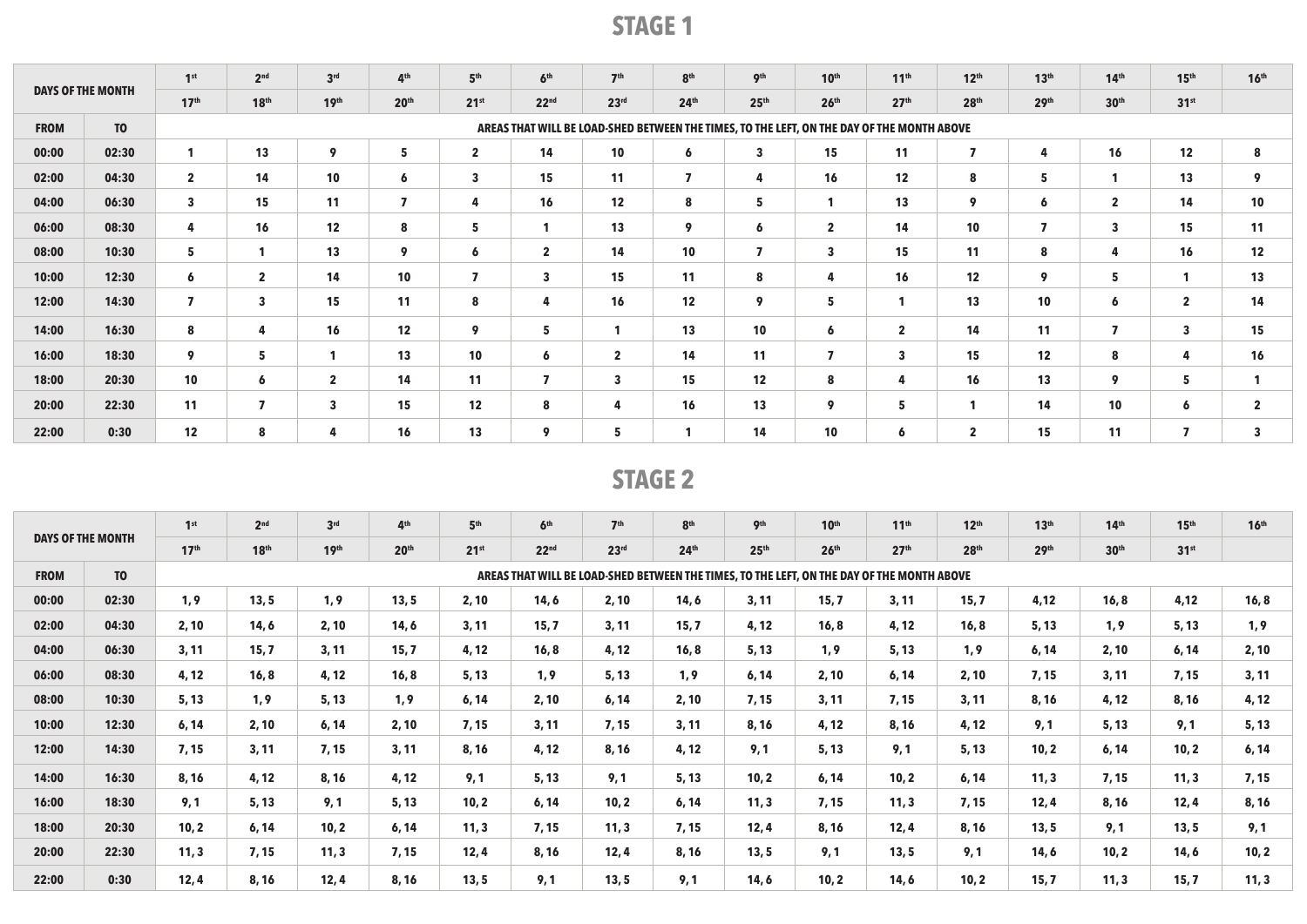|                          |                | 2 <sup>nd</sup><br>1 <sup>st</sup> | 3 <sup>rd</sup>  | 4 <sup>th</sup> | 5 <sup>th</sup>  | 6 <sup>th</sup>  | 7 <sup>th</sup>  | 8 <sup>th</sup>                                                                            | <b>gth</b>       | 10 <sup>th</sup> | 11 <sup>th</sup> | 12 <sup>th</sup> | 13 <sup>th</sup> | 14 <sup>th</sup> | 15 <sup>th</sup> | 16 <sup>th</sup> |           |
|--------------------------|----------------|------------------------------------|------------------|-----------------|------------------|------------------|------------------|--------------------------------------------------------------------------------------------|------------------|------------------|------------------|------------------|------------------|------------------|------------------|------------------|-----------|
| <b>DAYS OF THE MONTH</b> |                | 17 <sup>th</sup>                   | 18 <sup>th</sup> | 19th            | 20 <sup>th</sup> | 21 <sup>st</sup> | 22 <sup>nd</sup> | 23 <sup>rd</sup>                                                                           | 24 <sup>th</sup> | 25 <sup>th</sup> | 26 <sup>th</sup> | 27 <sup>th</sup> | 28 <sup>th</sup> | 29 <sup>th</sup> | 30 <sup>th</sup> | 31 <sup>st</sup> |           |
| <b>FROM</b>              | T <sub>0</sub> |                                    |                  |                 |                  |                  |                  | AREAS THAT WILL BE LOAD-SHED BETWEEN THE TIMES, TO THE LEFT, ON THE DAY OF THE MONTH ABOVE |                  |                  |                  |                  |                  |                  |                  |                  |           |
| 00:00                    | 02:30          | 1, 9, 13                           | 13, 5, 9         | 1, 9, 5         | 13, 5, 1         | 2, 10, 14        | 14, 6, 10        | 2, 10, 6                                                                                   | 14, 6, 2         | 3, 11, 15        | 15, 7, 11        | 3, 11, 7         | 15, 7, 3         | 4,12,16          | 16, 8, 12        | 4,12,8           | 16, 8, 4  |
| 02:00                    | 04:30          | 2, 10, 14                          | 14, 6, 10        | 2, 10, 6        | 14, 6, 2         | 3, 11, 15        | 15, 7, 11        | 3, 11, 7                                                                                   | 15, 7, 3         | 4, 12, 16        | 16, 8, 12        | 4, 12, 8         | 16, 8, 4         | 5, 13, 1         | 1, 9, 13         | 5, 13, 9         | 1, 9, 5   |
| 04:00                    | 06:30          | 3, 11, 15                          | 15, 7, 11        | 3, 11, 7        | 15, 7, 3         | 4, 12, 16        | 16, 8, 12        | 4, 12, 8                                                                                   | 16, 8, 4         | 5, 13, 1         | 1, 9, 13         | 5, 13, 9         | 1, 9, 5          | 6, 14, 2         | 2, 10, 14        | 6, 14, 10        | 2, 10, 6  |
| 06:00                    | 08:30          | 4, 12, 16                          | 16, 8, 12        | 4, 12, 8        | 16, 8, 4         | 5, 13, 1         | 1, 9, 13         | 5, 13, 9                                                                                   | 1, 9, 5          | 6, 14, 2         | 2, 10, 14        | 6, 14, 10        | 2, 10, 6         | 7, 15, 3         | 3, 11, 15        | 7, 15, 11        | 3, 11, 7  |
| 08:00                    | 10:30          | 5, 13, 1                           | 1, 9, 13         | 5, 13, 9        | 1, 9, 5          | 6, 14, 2         | 2, 10, 14        | 6, 14, 10                                                                                  | 2, 10, 6         | 7, 15, 3         | 3, 11, 15        | 7, 15, 11        | 3, 11, 7         | 8, 16, 4         | 4, 12, 16        | 8, 16, 12        | 4, 12, 8  |
| 10:00                    | 12:30          | 6, 14, 2                           | 2, 10, 14        | 6, 14, 10       | 2, 10, 6         | 7, 15, 3         | 3, 11, 15        | 7, 15, 11                                                                                  | 3, 11, 7         | 8, 16, 4         | 4, 12, 16        | 8, 16, 12        | 4, 12, 8         | 9, 1, 5          | 5, 13, 1         | 9, 1, 13         | 5, 13, 9  |
| 12:00                    | 14:30          | 7, 15, 3                           | 3, 11, 15        | 7, 15, 11       | 3, 11, 7         | 8, 16, 4         | 4, 12, 16        | 8, 16, 12                                                                                  | 4, 12, 8         | 9, 1, 5          | 5, 13, 1         | 9, 1, 13         | 5, 13, 9         | 10, 2, 6         | 6, 14, 2         | 10, 2, 14        | 6, 14, 10 |
| 14:00                    | 16:30          | 8, 16, 4                           | 4, 12, 16        | 8, 16, 12       | 4, 12, 8         | 9, 1, 5          | 5, 13, 1         | 9, 1, 13                                                                                   | 5, 13, 9         | 10, 2, 6         | 6, 14, 2         | 10, 2, 14        | 6, 14, 10        | 11, 3, 7         | 7, 15, 3         | 11, 3, 15        | 7, 15, 11 |
| 16:00                    | 18:30          | 9, 1, 5                            | 5, 13, 1         | 9, 1, 13        | 5, 13, 9         | 10, 2, 6         | 6, 14, 2         | 10, 2, 14                                                                                  | 6, 14, 10        | 11, 3, 7         | 7, 15, 3         | 11, 3, 15        | 7, 15, 11        | 12, 4, 8         | 8, 16, 4         | 12, 4, 16        | 8, 16, 12 |
| 18:00                    | 20:30          | 10, 2, 6                           | 6, 14, 2         | 10, 2, 14       | 6, 14, 10        | 11, 3, 7         | 7, 15, 3         | 11, 3, 15                                                                                  | 7, 15, 11        | 12, 4, 8         | 8, 16, 4         | 12, 4, 16        | 8, 16, 12        | 13, 5, 9         | 9, 1, 5          | 13, 5, 1         | 9, 1, 13  |
| 20:00                    | 22:30          | 11, 3, 7                           | 7, 15, 3         | 11, 3, 15       | 7, 15, 11        | 12, 4, 8         | 8, 16, 4         | 12, 4, 16                                                                                  | 8, 16, 12        | 13, 5, 9         | 9, 1, 5          | 13, 5, 1         | 9, 1, 13         | 14, 6, 10        | 10, 2, 6         | 14, 6, 2         | 10, 2, 14 |
| 22:00                    | 0:30           | 12, 4, 8                           | 8, 16, 4         | 12, 4, 16       | 8, 16, 12        | 13, 5, 9         | 9, 1, 5          | 13, 5, 1                                                                                   | 9, 1, 13         | 14, 6, 10        | 10, 2, 6         | 14, 6, 2         | 10, 2, 14        | 15, 7, 11        | 11, 3, 7         | 15, 7, 3         | 11, 3, 15 |

| <b>DAYS OF THE MONTH</b> | 1 <sup>st</sup> | 2 <sub>nd</sub>  | 3 <sup>rd</sup>  | 4 <sup>th</sup>  | 5 <sup>th</sup>               | 6 <sup>th</sup>                              | 7 <sup>th</sup>  | 8 <sup>th</sup>                                                                            | <b>9th</b>       | 10 <sup>th</sup>                                   | 11 <sup>th</sup>                                          | 12 <sup>th</sup> | 13 <sup>th</sup>                                                          | 14 <sup>th</sup>             | 15 <sup>th</sup> | 16 <sup>th</sup> |                                  |
|--------------------------|-----------------|------------------|------------------|------------------|-------------------------------|----------------------------------------------|------------------|--------------------------------------------------------------------------------------------|------------------|----------------------------------------------------|-----------------------------------------------------------|------------------|---------------------------------------------------------------------------|------------------------------|------------------|------------------|----------------------------------|
|                          |                 | 17 <sup>th</sup> | 18 <sup>th</sup> | 19 <sup>th</sup> | 20 <sup>th</sup>              | 21 <sup>st</sup>                             | 22 <sup>nd</sup> | 23 <sup>rd</sup>                                                                           | 24 <sup>th</sup> | 25 <sup>th</sup>                                   | 26 <sup>th</sup>                                          | 27 <sup>th</sup> | 28 <sup>th</sup>                                                          | 29 <sup>th</sup>             | 30 <sup>th</sup> | 31 <sup>st</sup> |                                  |
| <b>FROM</b>              | T <sub>0</sub>  |                  |                  |                  |                               |                                              |                  | AREAS THAT WILL BE LOAD-SHED BETWEEN THE TIMES. TO THE LEFT. ON THE DAY OF THE MONTH ABOVE |                  |                                                    |                                                           |                  |                                                                           |                              |                  |                  |                                  |
| 00:00                    | 02:30           | 1, 9, 13, 5      | 1, 9, 13, 5      | 1, 9, 13, 5      | 1, 9, 13, 5                   | 2, 10, 14, 6                                 | 2, 10, 14, 6     |                                                                                            |                  | $2, 10, 14, 6 \mid 2, 10, 14, 6 \mid 3, 11, 15, 7$ | 3, 11, 15, 7                                              | 3, 11, 15, 7     | 3, 11, 15, 7                                                              | 4, 12, 16, 8                 | 4,12, 16, 8      | 4,12, 16, 8      | 4, 12, 16, 8                     |
| 02:00                    | 04:30           | 2, 10, 14, 6     | 2, 10, 14, 6     | 2, 10, 14, 6     | 2, 10, 14, 6                  | 3, 11, 15, 7                                 | 3, 11, 15, 7     | 3, 11, 15, 7                                                                               | 3, 11, 15, 7     | 4, 12, 16, 8                                       | 4, 12, 16, 8                                              | 4, 12, 16, 8     | 4, 12, 16, 8                                                              | 5, 13, 1, 9                  | 5, 13, 1, 9      | 5, 13, 1, 9      | 5, 13, 1, 9                      |
| 04:00                    | 06:30           | 3, 11, 15, 7     | 3, 11, 15, 7     | 3, 11, 15, 7     | 3, 11, 15, 7                  | 4, 12, 16, 8                                 | 4, 12, 16, 8     | 4, 12, 16, 8                                                                               | 4, 12, 16, 8     | 5, 13, 1, 9                                        | 5, 13, 1, 9                                               | 5, 13, 1, 9      | 5, 13, 1, 9                                                               | 6, 14, 2, 10                 | 6, 14, 2, 10     | 6, 14, 2, 10     | 6, 14, 2, 10                     |
| 06:00                    | 08:30           | 4, 12, 16, 8     | 4, 12, 16, 8     | 4, 12, 16, 8     | 4, 12, 16, 8                  | 5, 13, 1, 9                                  | 5, 13, 1, 9      | 5, 13, 1, 9                                                                                | 5, 13, 1, 9      | 6, 14, 2, 10                                       | 6, 14, 2, 10                                              | 6, 14, 2, 10     | 6, 14, 2, 10                                                              | $\vert$ 7, 15, 3, 11 $\vert$ | 7, 15, 3, 11     | 7, 15, 3, 11     | 7, 15, 3, 11                     |
| 08:00                    | 10:30           | 5, 13, 1, 9      | 5, 13, 1, 9      | 5, 13, 1, 9      | 5, 13, 1, 9                   | 6, 14, 2, 10                                 | 6, 14, 2, 10     | 6, 14, 2, 10                                                                               |                  | $6, 14, 2, 10$ 7, 15, 3, 11                        | 7, 15, 3, 11                                              | 7, 15, 3, 11     | 7, 15, 3, 11                                                              | 8, 16, 4, 12                 | 8, 16, 4, 12     | 8, 16, 12        | 8, 16, 4, 12                     |
| 10:00                    | 12:30           | 6, 14, 2, 10     | 6, 14, 2, 10     | 6, 14, 2, 10     |                               | $6, 14, 2, 10$   7, 15, 3, 11   7, 15, 3, 11 |                  |                                                                                            |                  |                                                    | 7, 15, 3, 11   7, 15, 3, 11   8, 16, 4, 12   8, 16, 4, 12 |                  | $8, 16, 4, 12$ $8, 16, 4, 12$                                             | 9, 1, 5, 13                  | 9, 1, 5, 13      | 9, 1, 5, 13      | 9, 1, 5, 13                      |
| 12:00                    | 14:30           | 7, 15, 3, 11     | 7, 15, 3, 11     | 7, 15, 3, 11     | 7, 15, 3, 11                  | 8, 16, 4, 12                                 | 8, 16, 4, 12     | 8, 16, 4, 12                                                                               | 8, 16, 4, 12     | 9, 1, 5, 13                                        | 9, 1, 5, 13                                               | 9, 1, 5, 13      | 9, 1, 5, 13                                                               | 10, 2, 6, 14                 | 10, 2, 6, 14     | 10, 2, 6, 14     | 10, 2, 6, 14                     |
| 14:00                    | 16:30           | 8, 16, 4, 12     | 8, 16, 4, 12     | 8, 16, 4, 12     | 8, 16, 4, 12                  | 9, 1, 5, 13                                  | 9, 1, 5, 13      | 9, 1, 5, 13                                                                                | 9, 1, 5, 13      | 10, 2, 6, 14                                       | 10, 2, 6, 14                                              | 10, 2, 6, 14     | 10, 2, 6, 14                                                              | 11, 3, 7, 15                 | 11, 3, 7, 15     | 11, 3, 7, 15     | 11, 3, 7, 15                     |
| 16:00                    | 18:30           | 9, 1, 5, 13      | 9, 1, 5, 13      | 9, 1, 5, 13      | 9, 1, 5, 13                   | 10, 2, 6, 14                                 | 10, 2, 6, 14     | 10, 2, 6, 14                                                                               |                  | $10, 2, 6, 14$   11, 3, 7, 15                      | 11, 3, 7, 15                                              | 11, 3, 7, 15     | 11, 3, 7, 15                                                              | 12, 4, 8, 16                 | 12, 4, 8, 16     | 12, 4, 8, 16     | 12, 4, 8, 16                     |
| 18:00                    | 20:30           | 10, 2, 6, 14     | 10, 2, 6, 14     | 10, 2, 6, 14     | 10, 2, 6, 14                  | 11, 3, 7, 15                                 | 11, 3, 7, 15     |                                                                                            |                  | $11, 3, 7, 15$   $11, 3, 7, 15$   $12, 4, 8, 16$   | 12, 4, 8, 16                                              | 12, 4, 8, 16     | 12, 4, 8, 16                                                              | 13, 5, 9, 1                  | 13, 5, 9, 1      | 13, 5, 9, 1      | 13, 5, 9, 1                      |
| 20:00                    | 22:30           | 11, 3, 7, 15     | 11, 3, 7, 15     | 11, 3, 7, 15     | 11, 3, 7, 15                  | 12, 4, 8, 16                                 | 12, 4, 8, 16     | 12, 4, 8, 16                                                                               | 12, 4, 8, 16     | 13, 5, 9, 1                                        | 13, 5, 9, 1                                               | 13, 5, 9, 1      | 13, 5, 9, 1                                                               | 14, 6, 10, 2                 | 14, 6, 10, 2     | 14, 6, 10, 2     | 14, 6, 10, 2                     |
| 22:00                    | 0:30            | 12, 4, 8, 16     | 12, 4, 8, 16     |                  | $12, 4, 8, 16$   12, 4, 8, 16 | 13, 5, 9, 1                                  | 13, 5, 9, 1      | 13, 5, 9, 1                                                                                | 13, 5, 9, 1      |                                                    |                                                           |                  | $14, 6, 10, 2 \mid 14, 6, 10, 2 \mid 14, 6, 10, 2 \mid 14, 6, 10, 2 \mid$ | 15, 7, 11, 3                 | 15, 7, 11, 3     |                  | $15, 7, 11, 3 \mid 15, 7, 11, 3$ |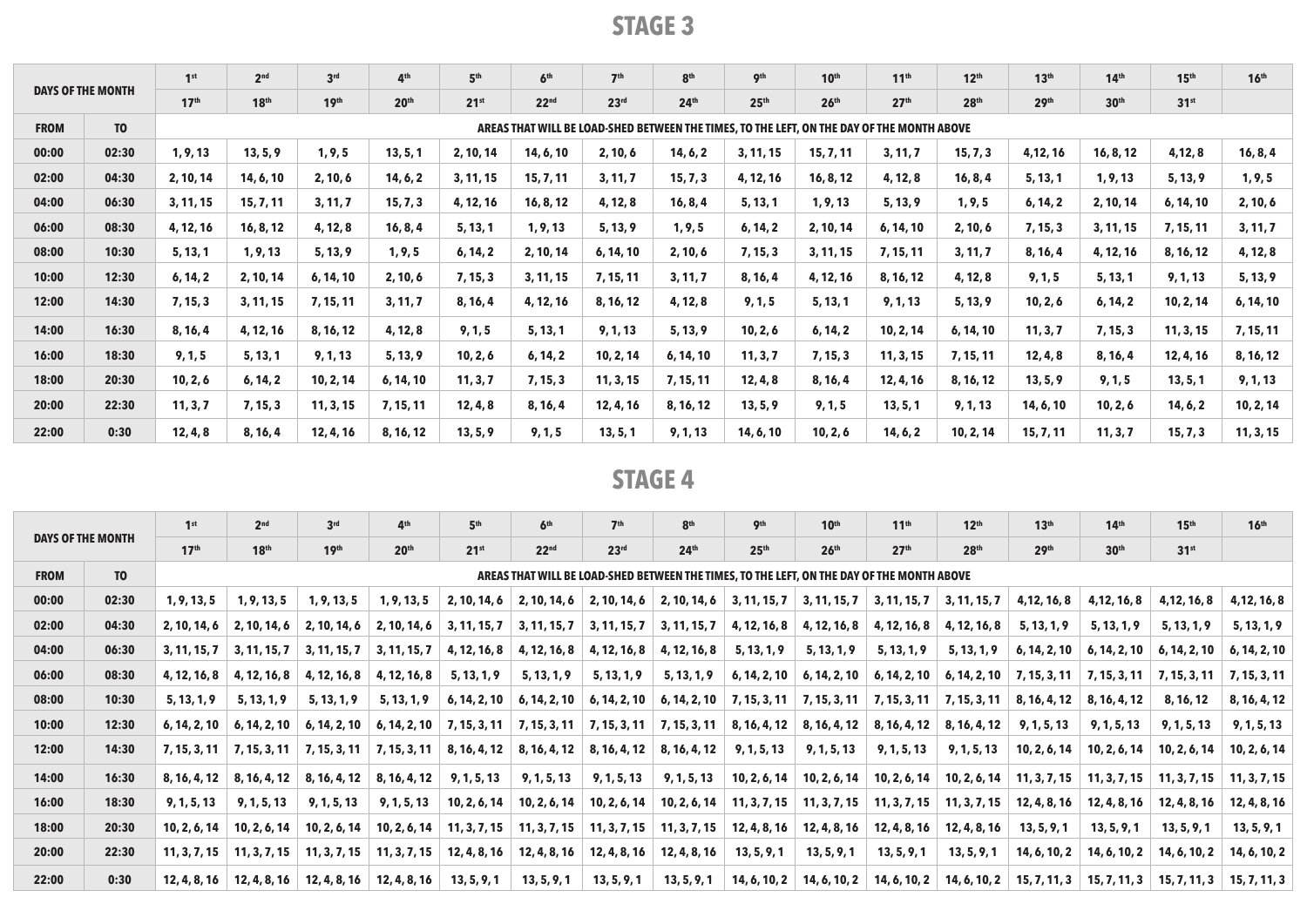|                          |                | 1 <sup>st</sup>  | 2 <sup>nd</sup>  | 3 <sup>rd</sup>  | 4 <sup>th</sup>                                                                            | 5 <sup>th</sup>  | 6 <sup>th</sup>  | 7 <sup>th</sup>  | 8 <sup>th</sup>  |
|--------------------------|----------------|------------------|------------------|------------------|--------------------------------------------------------------------------------------------|------------------|------------------|------------------|------------------|
| <b>DAYS OF THE MONTH</b> |                | 17 <sup>th</sup> | 18 <sup>th</sup> | 19 <sup>th</sup> | 20 <sup>th</sup>                                                                           | 21 <sup>st</sup> | 22 <sup>nd</sup> | 23 <sup>rd</sup> | 24 <sup>th</sup> |
| <b>FROM</b>              | T <sub>0</sub> |                  |                  |                  | AREAS THAT WILL BE LOAD-SHED BETWEEN THE TIMES, TO THE LEFT, ON THE DAY OF THE MONTH ABOVE |                  |                  |                  |                  |
| 00:00                    | 02:30          | 1, 9, 13, 5, 2   | 1, 9, 13, 5, 14  | 1, 9, 13, 5, 10  | 1, 9, 13, 5, 6                                                                             | 2, 10, 14, 6, 3  | 2, 10, 14, 6, 15 | 2, 10, 14, 6, 11 | 2, 10, 14, 6, 7  |
| 02:00                    | 04:30          | 2, 10, 14, 6, 3  | 2, 10, 14, 6, 15 | 2, 10, 14, 6, 11 | 2, 10, 14, 6, 7                                                                            | 3, 11, 15, 7, 4  | 3, 11, 15, 7, 16 | 3, 11, 15, 7, 12 | 3, 11, 15, 7, 8  |
| 04:00                    | 06:30          | 3, 11, 15, 7, 4  | 3, 11, 15, 7, 16 | 3, 11, 15, 7, 12 | 3, 11, 15, 7, 8                                                                            | 4, 12, 16, 8, 5  | 4, 12, 16, 8, 1  | 4, 12, 16, 8, 13 | 4, 12, 16, 8, 9  |
| 06:00                    | 08:30          | 4, 12, 16, 8, 5  | 4, 12, 16, 8, 1  | 4, 12, 16, 8, 13 | 4, 12, 16, 8, 9                                                                            | 5, 13, 1, 9, 6   | 5, 13, 1, 9, 2   | 5, 13, 1, 9, 14  | 5, 13, 1, 9, 10  |
| 08:00                    | 10:30          | 5, 13, 1, 9, 6   | 5, 13, 1, 9, 2   | 5, 13, 1, 9, 14  | 5, 13, 1, 9, 10                                                                            | 6, 14, 2, 10, 7  | 6, 14, 2, 10, 3  | 6, 14, 2, 10, 15 | 6, 14, 2, 10, 11 |
| 10:00                    | 12:30          | 6, 14, 2, 10, 7  | 6, 14, 2, 10, 3  | 6, 14, 2, 10, 15 | 6, 14, 2, 10, 11                                                                           | 7, 15, 3, 11, 8  | 7, 15, 3, 11, 4  | 7, 15, 3, 11, 16 | 7, 15, 3, 11, 12 |
| 12:00                    | 14:30          | 7, 15, 3, 11, 8  | 7, 15, 3, 11, 4  | 7, 15, 3, 11, 16 | 7, 15, 3, 11, 12                                                                           | 8, 16, 4, 12, 9  | 8, 16, 4, 12, 5  | 8, 16, 4, 12, 1  | 8, 16, 4, 12, 13 |
| 14:00                    | 16:30          | 8, 16, 4, 12, 9  | 8, 16, 4, 12, 5  | 8, 16, 4, 12, 1  | 8, 16, 4, 12, 13                                                                           | 9, 1, 5, 13, 10  | 9, 1, 5, 13, 6   | 9, 1, 5, 13, 2   | 9, 1, 5, 13, 14  |
| 16:00                    | 18:30          | 9, 1, 5, 13, 10  | 9, 1, 5, 13, 6   | 9, 1, 5, 13, 2   | 9, 1, 5, 13, 14                                                                            | 10, 2, 6, 14, 11 | 10, 2, 6, 14, 7  | 10, 2, 6, 14, 3  | 10, 2, 6, 14, 15 |
| 18:00                    | 20:30          | 10, 2, 6, 14, 11 | 10, 2, 6, 14, 7  | 10, 2, 6, 14, 3  | 10, 2, 6, 14, 15                                                                           | 11, 3, 7, 15, 12 | 11, 3, 7, 15, 8  | 11, 3, 7, 15, 4  | 11, 3, 7, 15, 16 |
| 20:00                    | 22:30          | 11, 3, 7, 15, 12 | 11, 3, 7, 15, 8  | 11, 3, 7, 15, 4  | 11, 3, 7, 15, 16                                                                           | 12, 4, 8, 16, 13 | 12, 4, 8, 16, 9  | 12, 4, 8, 16, 5  | 12, 4, 8, 16, 1  |
| 22:00                    | 00:30          | 12, 4, 8, 16, 13 | 12, 4, 8, 16, 9  | 12, 4, 8, 16, 5  | 12, 4, 8, 16, 1                                                                            | 13, 5, 9, 1, 14  | 13, 5, 9, 1, 10  | 13, 5, 9, 1, 6   | 13, 5, 9, 1, 2   |

|                          |                | <b>9th</b>       | 10 <sup>th</sup> | 11 <sup>th</sup> | 12 <sup>th</sup>                                                                           | 13 <sup>th</sup> | 14 <sup>th</sup> | 15 <sup>th</sup> | 16 <sup>th</sup> |
|--------------------------|----------------|------------------|------------------|------------------|--------------------------------------------------------------------------------------------|------------------|------------------|------------------|------------------|
| <b>DAYS OF THE MONTH</b> |                | 25 <sup>th</sup> | 26 <sup>th</sup> | 27 <sup>th</sup> | 28 <sup>th</sup>                                                                           | 29 <sup>th</sup> | 30 <sup>th</sup> | 31 <sup>st</sup> |                  |
| <b>FROM</b>              | T <sub>0</sub> |                  |                  |                  | AREAS THAT WILL BE LOAD-SHED BETWEEN THE TIMES, TO THE LEFT, ON THE DAY OF THE MONTH ABOVE |                  |                  |                  |                  |
| 00:00                    | 02:30          | 3, 11, 15, 7, 4  | 3, 11, 15, 7, 16 | 3, 11, 15, 7, 12 | 3, 11, 15, 7, 8                                                                            | 4, 12, 16, 8, 1  | 4, 12, 16, 8, 13 | 4, 12, 16, 8, 9  | 4, 12, 16, 8, 5  |
| 02:00                    | 04:30          | 4, 12, 16, 8, 5  | 4, 12, 16, 8, 1  | 4, 12, 16, 8, 13 | 4, 12, 16, 8, 9                                                                            | 5, 13, 1, 9, 2   | 5, 13, 1, 9, 14  | 5, 13, 1, 9, 10  | 5, 13, 1, 9, 6   |
| 04:00                    | 06:30          | 5, 13, 1, 9, 6   | 5, 13, 1, 9, 2   | 5, 13, 1, 9, 14  | 5, 13, 1, 9, 10                                                                            | 6, 14, 2, 10, 3  | 6, 14, 2, 10, 15 | 6, 14, 2, 10, 11 | 6, 14, 2, 10, 7  |
| 06:00                    | 08:30          | 6, 14, 2, 10, 7  | 6, 14, 2, 10, 3  | 6, 14, 2, 10, 15 | 6, 14, 2, 10, 11                                                                           | 7, 15, 3, 11, 4  | 7, 15, 3, 11, 16 | 7, 15, 3, 11, 12 | 7, 15, 3, 11, 8  |
| 08:00                    | 10:30          | 7, 15, 3, 11, 8  | 7, 15, 3, 11, 4  | 7, 15, 3, 11, 16 | 7, 15, 3, 11, 12                                                                           | 8, 16, 4, 12, 5  | 8, 16, 4, 12, 1  | 8, 16, 4, 12, 13 | 8, 16, 4, 12, 9  |
| 10:00                    | 12:30          | 8, 16, 4, 12, 9  | 8, 16, 4, 12, 5  | 8, 16, 4, 12, 1  | 8, 16, 4, 12, 13                                                                           | 9, 1, 5, 13, 6   | 9, 1, 5, 13, 2   | 9, 1, 5, 13, 14  | 9, 1, 5, 13, 10  |
| 12:00                    | 14:30          | 9, 1, 5, 13, 10  | 9, 1, 5, 13, 6   | 9, 1, 5, 13, 2   | 9, 1, 5, 13, 14                                                                            | 10, 2, 6, 14, 7  | 10, 2, 6, 14, 3  | 10, 2, 6, 14, 15 | 10, 2, 6, 14, 11 |
| 14:00                    | 16:30          | 10, 2, 6, 14, 11 | 10, 2, 6, 14, 7  | 10, 2, 6, 14, 3  | 10, 2, 6, 14, 15                                                                           | 11, 3, 7, 15, 8  | 11, 3, 7, 15, 4  | 11, 3, 7, 15, 16 | 11, 3, 7, 15, 12 |
| 16:00                    | 18:30          | 11, 3, 7, 15, 12 | 11, 3, 7, 15, 8  | 11, 3, 7, 15, 4  | 11, 3, 7, 15, 16                                                                           | 12, 4, 8, 16, 9  | 12, 4, 8, 16, 5  | 12, 4, 8, 16, 1  | 12, 4, 8, 16, 13 |
| 18:00                    | 20:30          | 12, 4, 8, 16, 13 | 12, 4, 8, 16, 9  | 12, 4, 8, 16, 5  | 12, 4, 8, 16, 1                                                                            | 13, 5, 9, 1, 10  | 13, 5, 9, 1, 6   | 13, 5, 9, 1, 2   | 13, 5, 9, 1, 14  |
| 20:00                    | 22:30          | 13, 5, 9, 1, 14  | 13, 5, 9, 1, 10  | 13, 5, 9, 1, 6   | 13, 5, 9, 1, 2                                                                             | 14, 6, 10, 2, 11 | 14, 6, 10, 2, 7  | 14, 6, 10, 2, 3  | 14, 6, 10, 2, 15 |
| 22:00                    | 00:30          | 14, 6, 10, 2, 15 | 14, 6, 10, 2, 11 | 14, 6, 10, 2, 7  | 14, 6, 10, 2, 3                                                                            | 15, 7, 11, 3, 12 | 15, 7, 11, 3, 8  | 15, 7, 11, 3, 4  | 15, 7, 11, 3, 16 |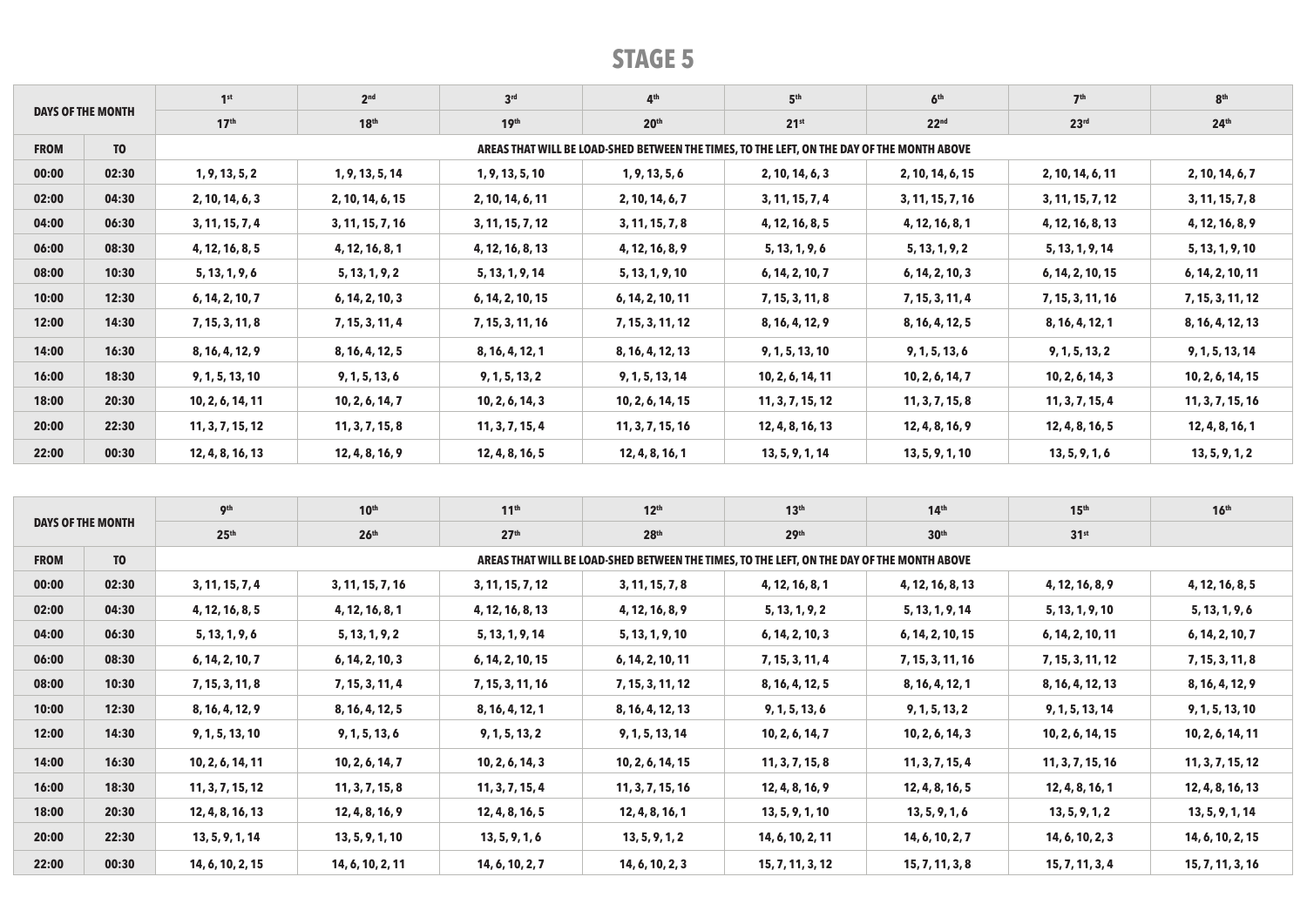|                          |                | 1 <sup>st</sup>     | 2 <sup>nd</sup>     | 3 <sup>rd</sup>     | 4 <sup>th</sup>                                                                            | 5 <sup>th</sup>     | 6 <sup>th</sup>     | 7 <sup>th</sup>     | 8 <sup>th</sup>     |
|--------------------------|----------------|---------------------|---------------------|---------------------|--------------------------------------------------------------------------------------------|---------------------|---------------------|---------------------|---------------------|
| <b>DAYS OF THE MONTH</b> |                | 17 <sup>th</sup>    | 18 <sup>th</sup>    | 19 <sup>th</sup>    | 20 <sup>th</sup>                                                                           | 21 <sup>st</sup>    | 22 <sup>nd</sup>    | 23 <sup>rd</sup>    | 24 <sup>th</sup>    |
| <b>FROM</b>              | T <sub>0</sub> |                     |                     |                     | AREAS THAT WILL BE LOAD-SHED BETWEEN THE TIMES, TO THE LEFT, ON THE DAY OF THE MONTH ABOVE |                     |                     |                     |                     |
| 00:00                    | 02:30          | 1, 9, 13, 5, 2, 10  | 1, 9, 13, 5, 14, 6  | 1, 9, 13, 5, 2, 10  | 1, 9, 13, 5, 14, 6                                                                         | 2, 10, 14, 6, 3, 11 | 2, 10, 14, 6, 15, 7 | 2, 10, 14, 6, 3, 11 | 2, 10, 14, 6, 15, 7 |
| 02:00                    | 04:30          | 2, 10, 14, 6, 3, 11 | 2, 10, 14, 6, 15, 7 | 2, 10, 14, 6, 3, 11 | 2, 10, 14, 6, 15, 7                                                                        | 3, 11, 15, 7, 4, 12 | 3, 11, 15, 7, 16, 8 | 3, 11, 15, 7, 4, 12 | 3, 11, 15, 7, 16, 8 |
| 04:00                    | 06:30          | 3, 11, 15, 7, 4, 12 | 3, 11, 15, 7, 16, 8 | 3, 11, 15, 7, 4, 12 | 3, 11, 15, 7, 16, 8                                                                        | 4, 12, 16, 8, 5, 13 | 4, 12, 16, 8, 1, 9  | 4, 12, 16, 8, 5, 13 | 4, 12, 16, 8, 1, 9  |
| 06:00                    | 08:30          | 4, 12, 16, 8, 5, 13 | 4, 12, 16, 8, 1, 9  | 4, 12, 16, 8, 5, 13 | 4, 12, 16, 8, 1, 9                                                                         | 5, 13, 1, 9, 6, 14  | 5, 13, 1, 9, 2, 10  | 5, 13, 1, 9, 6, 14  | 5, 13, 1, 9, 2, 10  |
| 08:00                    | 10:30          | 5, 13, 1, 9, 6, 14  | 5, 13, 1, 9, 2, 10  | 5, 13, 1, 9, 6, 14  | 5, 13, 1, 9, 2, 10                                                                         | 6, 14, 2, 10, 7, 15 | 6, 14, 2, 10, 3, 11 | 6, 14, 2, 10, 7, 15 | 6, 14, 2, 10, 3, 11 |
| 10:00                    | 12:30          | 6, 14, 2, 10, 7, 15 | 6, 14, 2, 10, 3, 11 | 6, 14, 2, 10, 7, 15 | 6, 14, 2, 10, 3, 11                                                                        | 7, 15, 3, 11, 8, 16 | 7, 15, 3, 11, 4, 12 | 7, 15, 3, 11, 8, 16 | 7, 15, 3, 11, 4, 12 |
| 12:00                    | 14:30          | 7, 15, 3, 11, 8, 16 | 7, 15, 3, 11, 4, 12 | 7, 15, 3, 11, 8, 16 | 7, 15, 3, 11, 4, 12                                                                        | 8, 16, 4, 12, 9, 1  | 8, 16, 4, 12, 5, 13 | 8, 16, 4, 12, 9, 1  | 8, 16, 4, 12, 5, 13 |
| 14:00                    | 16:30          | 8, 16, 4, 12, 9, 1  | 8, 16, 4, 12, 5, 13 | 8, 16, 4, 12, 9, 1  | 8, 16, 4, 12, 5, 13                                                                        | 9, 1, 5, 13, 10, 2  | 9, 1, 5, 13, 6, 14  | 9, 1, 5, 13, 10, 2  | 9, 1, 5, 13, 6, 14  |
| 16:00                    | 18:30          | 9, 1, 5, 13, 10, 2  | 9, 1, 5, 13, 6, 14  | 9, 1, 5, 13, 10, 2  | 9, 1, 5, 13, 6, 14                                                                         | 10, 2, 6, 14, 11, 3 | 10, 2, 6, 14, 7, 15 | 10, 2, 6, 14, 11, 3 | 10, 2, 6, 14, 7, 15 |
| 18:00                    | 20:30          | 10, 2, 6, 14, 11, 3 | 10, 2, 6, 14, 7, 15 | 10, 2, 6, 14, 11, 3 | 10, 2, 6, 14, 7, 15                                                                        | 11, 3, 7, 15, 12, 4 | 11, 3, 7, 15, 8, 16 | 11, 3, 7, 15, 12, 4 | 11, 3, 7, 15, 8, 16 |
| 20:00                    | 22:30          | 11, 3, 7, 15, 12, 4 | 11, 3, 7, 15, 8, 16 | 11, 3, 7, 15, 12, 4 | 11, 3, 7, 15, 8, 16                                                                        | 12, 4, 8, 16, 13, 5 | 12, 4, 8, 16, 9, 1  | 12, 4, 8, 16, 13, 5 | 12, 4, 8, 16, 9, 1  |
| 22:00                    | 00:30          | 12, 4, 8, 16, 13, 5 | 12, 4, 8, 16, 9, 1  | 12, 4, 8, 16, 13, 5 | 12, 4, 8, 16, 9, 1                                                                         | 13, 5, 9, 1, 14, 6  | 13, 5, 9, 1, 10, 2  | 13, 5, 9, 1, 14, 6  | 13, 5, 9, 1, 10, 2  |

|             |                          | 9 <sup>th</sup>     | 10 <sup>th</sup>    | 11 <sup>th</sup>    | 12 <sup>th</sup>                                                                           | 13 <sup>th</sup>    | 14 <sup>th</sup>    | 15 <sup>th</sup>    | 16 <sup>th</sup>    |
|-------------|--------------------------|---------------------|---------------------|---------------------|--------------------------------------------------------------------------------------------|---------------------|---------------------|---------------------|---------------------|
|             | <b>DAYS OF THE MONTH</b> | 25 <sup>th</sup>    | 26 <sup>th</sup>    | 27 <sup>th</sup>    | 28 <sup>th</sup>                                                                           | 29 <sup>th</sup>    | 30 <sup>th</sup>    | 31 <sup>st</sup>    |                     |
| <b>FROM</b> | T <sub>0</sub>           |                     |                     |                     | AREAS THAT WILL BE LOAD-SHED BETWEEN THE TIMES, TO THE LEFT, ON THE DAY OF THE MONTH ABOVE |                     |                     |                     |                     |
| 00:00       | 02:30                    | 3, 11, 15, 7, 4, 12 | 3, 11, 15, 7, 16, 8 | 3, 11, 15, 7, 4, 12 | 3, 11, 15, 7, 16, 8                                                                        | 4, 12, 16, 8, 1, 9  | 4, 12, 16, 8, 13, 5 | 4, 12, 16, 8, 1, 9  | 4, 12, 16, 8, 13, 5 |
| 02:00       | 04:30                    | 4, 12, 16, 8, 5, 13 | 4, 12, 16, 8, 1, 9  | 4, 12, 16, 8, 5, 13 | 4, 12, 16, 8, 1, 9                                                                         | 5, 13, 1, 9, 2, 10  | 5, 13, 1, 9, 14, 6  | 5, 13, 1, 9, 2, 10  | 5, 13, 1, 9, 14, 6  |
| 04:00       | 06:30                    | 5, 13, 1, 9, 6, 14  | 5, 13, 1, 9, 2, 10  | 5, 13, 1, 9, 6, 14  | 5, 13, 1, 9, 2, 10                                                                         | 6, 14, 2, 10, 3, 11 | 6, 14, 2, 10, 15, 7 | 6, 14, 2, 10, 3, 11 | 6, 14, 2, 10, 15, 7 |
| 06:00       | 08:30                    | 6, 14, 2, 10, 7, 15 | 6, 14, 2, 10, 3, 11 | 6, 14, 2, 10, 7, 15 | 6, 14, 2, 10, 3, 11                                                                        | 7, 15, 3, 11, 4, 12 | 7, 15, 3, 11, 16, 8 | 7, 15, 3, 11, 4, 12 | 7, 15, 3, 11, 16, 8 |
| 08:00       | 10:30                    | 7, 15, 3, 11, 8, 16 | 7, 15, 3, 11, 4, 12 | 7, 15, 3, 11, 8, 16 | 7, 15, 3, 11, 4, 12                                                                        | 8, 16, 4, 12, 5, 13 | 8, 16, 4, 12, 1, 9  | 8, 16, 4, 12, 5, 13 | 8, 16, 4, 12, 1, 9  |
| 10:00       | 12:30                    | 8, 16, 4, 12, 9, 1  | 8, 16, 4, 12, 5, 13 | 8, 16, 4, 12, 9, 1  | 8, 16, 4, 12, 5, 13                                                                        | 9, 1, 5, 13, 6, 14  | 9, 1, 5, 13, 2, 10  | 9, 1, 5, 13, 6, 14  | 9, 1, 5, 13, 2, 10  |
| 12:00       | 14:30                    | 9, 1, 5, 13, 10, 2  | 9, 1, 5, 13, 6, 14  | 9, 1, 5, 13, 10, 2  | 9, 1, 5, 13, 6, 14                                                                         | 10, 2, 6, 14, 7, 15 | 10, 2, 6, 14, 3, 11 | 10, 2, 6, 14, 7, 15 | 10, 2, 6, 14, 3, 11 |
| 14:00       | 16:30                    | 10, 2, 6, 14, 11, 3 | 10, 2, 6, 14, 7, 15 | 10, 2, 6, 14, 11, 3 | 10, 2, 6, 14, 7, 15                                                                        | 11, 3, 7, 15, 8, 16 | 11, 3, 7, 15, 4, 12 | 11, 3, 7, 15, 8, 16 | 11, 3, 7, 15, 4, 12 |
| 16:00       | 18:30                    | 11, 3, 7, 15, 12, 4 | 11, 3, 7, 15, 8, 16 | 11, 3, 7, 15, 12, 4 | 11, 3, 7, 15, 8, 16                                                                        | 12, 4, 8, 16, 9, 1  | 12, 4, 8, 16, 5, 13 | 12, 4, 8, 16, 9, 1  | 12, 4, 8, 16, 5, 13 |
| 18:00       | 20:30                    | 12, 4, 8, 16, 13, 5 | 12, 4, 8, 16, 9, 1  | 12, 4, 8, 16, 13, 5 | 12, 4, 8, 16, 9, 1                                                                         | 13, 5, 9, 1, 10, 2  | 13, 5, 9, 1, 6, 14  | 13, 5, 9, 1, 10, 2  | 13, 5, 9, 1, 6, 14  |
| 20:00       | 22:30                    | 13, 5, 9, 1, 14, 6  | 13, 5, 9, 1, 10, 2  | 13, 5, 9, 1, 14, 6  | 13, 5, 9, 1, 10, 2                                                                         | 14, 6, 10, 2, 11, 3 | 14, 6, 10, 2, 7, 15 | 14, 6, 10, 2, 11, 3 | 14, 6, 10, 2, 7, 15 |
| 22:00       | 00:30                    | 14, 6, 10, 2, 15, 7 | 14, 6, 10, 2, 11, 3 | 14, 6, 10, 2, 15, 7 | 14, 6, 10, 2, 11, 3                                                                        | 15, 7, 11, 3, 12, 4 | 15, 7, 11, 3, 8, 16 | 15, 7, 11, 3, 12, 4 | 15, 7, 11, 3, 8, 16 |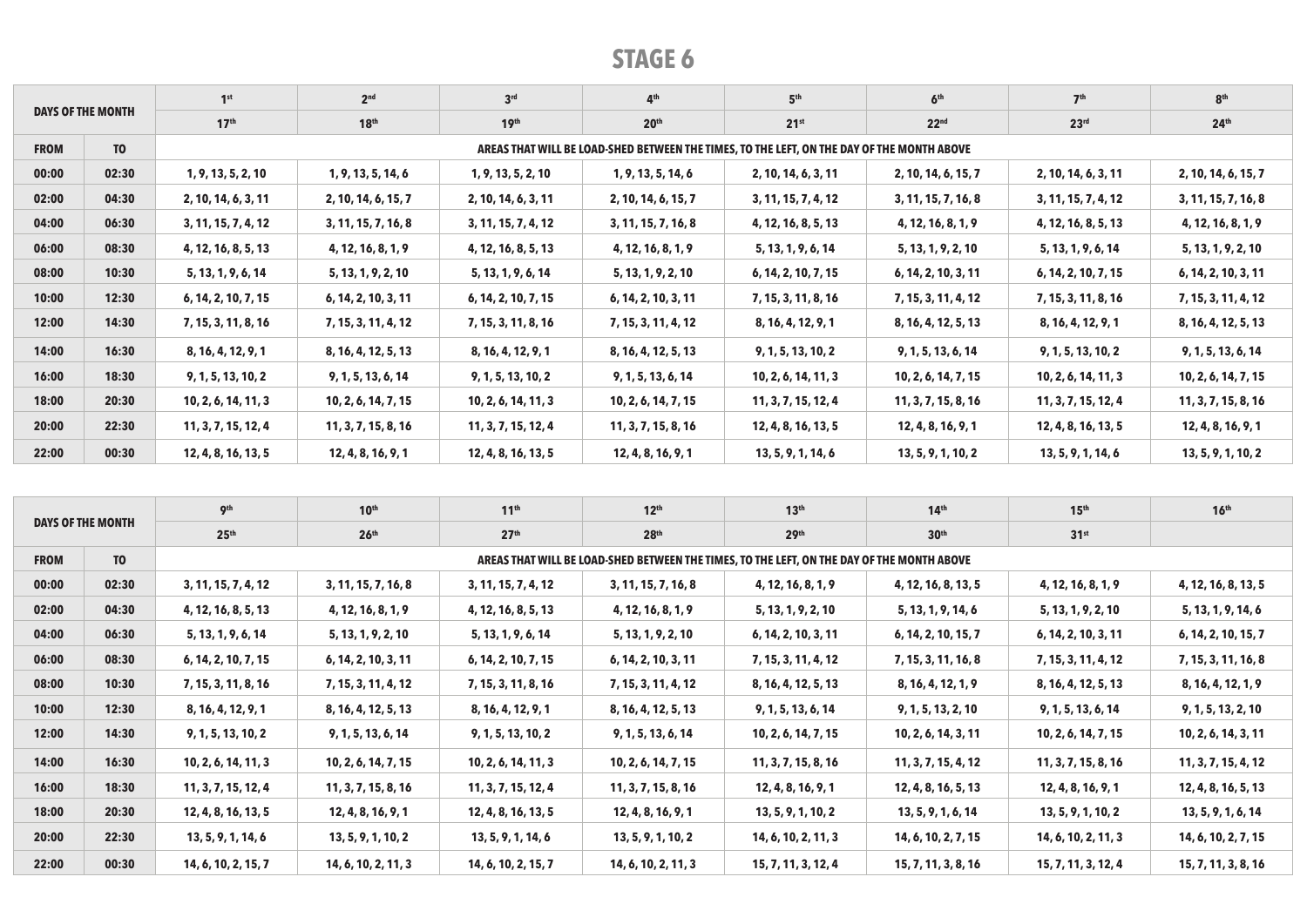|             |                          | 1 <sup>st</sup>         | 2 <sup>nd</sup>         | 3 <sup>rd</sup>         | 4 <sup>th</sup>                                                                            | 5 <sup>th</sup>         | 6 <sup>th</sup>         | 7 <sup>th</sup>         | 8 <sup>th</sup>         |
|-------------|--------------------------|-------------------------|-------------------------|-------------------------|--------------------------------------------------------------------------------------------|-------------------------|-------------------------|-------------------------|-------------------------|
|             | <b>DAYS OF THE MONTH</b> | 17 <sup>th</sup>        | 18 <sup>th</sup>        | 19 <sup>th</sup>        | 20 <sup>th</sup>                                                                           | 21 <sup>st</sup>        | 22 <sup>nd</sup>        | 23 <sup>rd</sup>        | 24 <sup>th</sup>        |
| <b>FROM</b> | T <sub>0</sub>           |                         |                         |                         | AREAS THAT WILL BE LOAD-SHED BETWEEN THE TIMES, TO THE LEFT, ON THE DAY OF THE MONTH ABOVE |                         |                         |                         |                         |
| 00:00       | 02:30                    | 1, 9, 13, 5, 2, 10, 14  | 1, 9, 13, 5, 14, 6, 10  | 1, 9, 13, 5, 10, 2, 6   | 1, 9, 13, 5, 6, 14, 2                                                                      | 2, 10, 14, 6, 3, 11, 15 | 2, 10, 14, 6, 15, 7, 11 | 2, 10, 14, 6, 11, 3, 7  | 2, 10, 14, 6, 7, 15, 3  |
| 02:00       | 04:30                    | 2, 10, 14, 6, 3, 11, 15 | 2, 10, 14, 6, 15, 7, 11 | 2, 10, 14, 6, 11, 3, 7  | 2, 10, 14, 6, 7, 15, 3                                                                     | 3, 11, 15, 7, 4, 12, 16 | 3, 11, 15, 7, 16, 8, 12 | 3, 11, 15, 7, 12, 4, 8  | 3, 11, 15, 7, 8, 16, 4  |
| 04:00       | 06:30                    | 3, 11, 15, 7, 4, 12, 16 | 3, 11, 15, 7, 16, 8, 12 | 3, 11, 15, 7, 12, 4, 8  | 3, 11, 15, 7, 8, 16, 4                                                                     | 4, 12, 16, 8, 5, 13, 1  | 4, 12, 16, 8, 1, 9, 13  | 4, 12, 16, 8, 13, 5, 9  | 4, 12, 16, 8, 9, 1, 5   |
| 06:00       | 08:30                    | 4, 12, 16, 8, 5, 13, 1  | 4, 12, 16, 8, 1, 9, 13  | 4, 12, 16, 8, 13, 5, 9  | 4, 12, 16, 8, 9, 1, 5                                                                      | 5, 13, 1, 9, 6, 14, 2   | 5, 13, 1, 9, 2, 10, 14  | 5, 13, 1, 9, 14, 6, 10  | 5, 13, 1, 9, 10, 2, 6   |
| 08:00       | 10:30                    | 5, 13, 1, 9, 6, 14, 2   | 5, 13, 1, 9, 2, 10, 14  | 5, 13, 1, 9, 14, 6, 10  | 5, 13, 1, 9, 10, 2, 6                                                                      | 6, 14, 2, 10, 7, 15, 3  | 6, 14, 2, 10, 3, 11, 15 | 6, 14, 2, 10, 15, 7, 11 | 6, 14, 2, 10, 11, 3, 7  |
| 10:00       | 12:30                    | 6, 14, 2, 10, 7, 15, 3  | 6, 14, 2, 10, 3, 11, 15 | 6, 14, 2, 10, 15, 7, 11 | 6, 14, 2, 10, 11, 3, 7                                                                     | 7, 15, 3, 11, 8, 16, 4  | 7, 15, 3, 11, 4, 12, 16 | 7, 15, 3, 11, 16, 8, 12 | 7, 15, 3, 11, 12, 4, 8  |
| 12:00       | 14:30                    | 7, 15, 3, 11, 8, 16, 4  | 7, 15, 3, 11, 4, 12, 16 | 7, 15, 3, 11, 16, 8, 12 | 7, 15, 3, 11, 12, 4, 8                                                                     | 8, 16, 4, 12, 9, 1, 5   | 8, 16, 4, 12, 5, 13, 1  | 8, 16, 4, 12, 1, 9, 13  | 8, 16, 4, 12, 13, 5, 9  |
| 14:00       | 16:30                    | 8, 16, 4, 12, 9, 1, 5   | 8, 16, 4, 12, 5, 13, 1  | 8, 16, 4, 12, 1, 9, 13  | 8, 16, 4, 12, 13, 5, 9                                                                     | 9, 1, 5, 13, 10, 2, 6   | 9, 1, 5, 13, 6, 14, 2   | 9, 1, 5, 13, 2, 10, 14  | 9, 1, 5, 13, 14, 6, 10  |
| 16:00       | 18:30                    | 9, 1, 5, 13, 10, 2, 6   | 9, 1, 5, 13, 6, 14, 2   | 9, 1, 5, 13, 2, 10, 14  | 9, 1, 5, 13, 14, 6, 10                                                                     | 10, 2, 6, 14, 11, 3, 7  | 10, 2, 6, 14, 7, 15, 3  | 10, 2, 6, 14, 3, 11, 15 | 10, 2, 6, 14, 15, 7, 11 |
| 18:00       | 20:30                    | 10, 2, 6, 14, 11, 3, 7  | 10, 2, 6, 14, 7, 15, 3  | 10, 2, 6, 14, 3, 11, 15 | 10, 2, 6, 14, 15, 7, 11                                                                    | 11, 3, 7, 15, 12, 4, 8  | 11, 3, 7, 15, 8, 16, 4  | 11, 3, 7, 15, 4, 12, 16 | 11, 3, 7, 15, 16, 8, 12 |
| 20:00       | 22:30                    | 11, 3, 7, 15, 12, 4, 8  | 11, 3, 7, 15, 8, 16, 4  | 11, 3, 7, 15, 4, 12, 16 | 11, 3, 7, 15, 16, 8, 12                                                                    | 12, 4, 8, 16, 13, 5, 9  | 12, 4, 8, 16, 9, 1, 5   | 12, 4, 8, 16, 5, 13, 1  | 12, 4, 8, 16, 1, 9, 13  |
| 22:00       | 00:30                    | 12, 4, 8, 16, 13, 5, 9  | 12, 4, 8, 16, 9, 1, 5   | 12, 4, 8, 16, 5, 13, 1  | 12, 4, 8, 16, 1, 9, 13                                                                     | 13, 5, 9, 1, 14, 6, 10  | 13, 5, 9, 1, 10, 2, 6   | 13, 5, 9, 1, 6, 14, 2   | 13, 5, 9, 1, 2, 10, 14  |

|             |                   | <b>gth</b>              | 10 <sup>th</sup>        | 11 <sup>th</sup>        | 12 <sup>th</sup>                                                                           | 13 <sup>th</sup>        | 14 <sup>th</sup>        | 15 <sup>th</sup>        | 16 <sup>th</sup>        |
|-------------|-------------------|-------------------------|-------------------------|-------------------------|--------------------------------------------------------------------------------------------|-------------------------|-------------------------|-------------------------|-------------------------|
|             | DAYS OF THE MONTH | 25 <sup>th</sup>        | 26 <sup>th</sup>        | 27 <sup>th</sup>        | 28 <sup>th</sup>                                                                           | 29th                    | 30 <sup>th</sup>        | 31 <sup>st</sup>        |                         |
| <b>FROM</b> | T <sub>0</sub>    |                         |                         |                         | AREAS THAT WILL BE LOAD-SHED BETWEEN THE TIMES, TO THE LEFT, ON THE DAY OF THE MONTH ABOVE |                         |                         |                         |                         |
| 00:00       | 02:30             | 3, 11, 15, 7, 4, 12, 16 | 3, 11, 15, 7, 16, 8, 12 | 3, 11, 15, 7, 12, 4, 8  | 3, 11, 15, 7, 8, 16, 4                                                                     | 4, 12, 16, 8, 1, 9, 13  | 4, 12, 16, 8, 13, 5, 9  | 4, 12, 16, 8, 9, 1, 5   | 4, 12, 16, 8, 5, 13, 1  |
| 02:00       | 04:30             | 4, 12, 16, 8, 5, 13, 1  | 4, 12, 16, 8, 1, 9, 13  | 4, 12, 16, 8, 13, 5, 9  | 4, 12, 16, 8, 9, 1, 5                                                                      | 5, 13, 1, 9, 2, 10, 14  | 5, 13, 1, 9, 14, 6, 10  | 5, 13, 1, 9, 10, 2, 6   | 5, 13, 1, 9, 6, 14, 2   |
| 04:00       | 06:30             | 5, 13, 1, 9, 6, 14, 2   | 5, 13, 1, 9, 2, 10, 14  | 5, 13, 1, 9, 14, 6, 10  | 5, 13, 1, 9, 10, 2, 6                                                                      | 6, 14, 2, 10, 3, 11, 15 | 6, 14, 2, 10, 15, 7, 11 | 6, 14, 2, 10, 11, 3, 7  | 6, 14, 2, 10, 7, 15, 3  |
| 06:00       | 08:30             | 6, 14, 2, 10, 7, 15, 3  | 6, 14, 2, 10, 3, 11, 15 | 6, 14, 2, 10, 15, 7, 11 | 6, 14, 2, 10, 11, 3, 7                                                                     | 7, 15, 3, 11, 4, 12, 16 | 7, 15, 3, 11, 16, 8, 12 | 7, 15, 3, 11, 12, 4, 8  | 7, 15, 3, 11, 8, 16, 4  |
| 08:00       | 10:30             | 7, 15, 3, 11, 8, 16, 4  | 7, 15, 3, 11, 4, 12, 16 | 7, 15, 3, 11, 16, 8, 12 | 7, 15, 3, 11, 12, 4, 8                                                                     | 8, 16, 4, 12, 5, 13, 1  | 8, 16, 4, 12, 1, 9, 13  | 8, 16, 4, 12, 13, 5, 9  | 8, 16, 4, 12, 9, 1, 5   |
| 10:00       | 12:30             | 8, 16, 4, 12, 9, 1, 5   | 8, 16, 4, 12, 5, 13, 1  | 8, 16, 4, 12, 1, 9, 13  | 8, 16, 4, 12, 13, 5, 9                                                                     | 9, 1, 5, 13, 6, 14, 2   | 9, 1, 5, 13, 2, 10, 14  | 9, 1, 5, 13, 14, 6, 10  | 9, 1, 5, 13, 10, 2, 6   |
| 12:00       | 14:30             | 9, 1, 5, 13, 10, 2, 6   | 9, 1, 5, 13, 6, 14, 2   | 9, 1, 5, 13, 2, 10, 14  | 9, 1, 5, 13, 14, 6, 10                                                                     | 10, 2, 6, 14, 7, 15, 3  | 10, 2, 6, 14, 3, 11, 15 | 10, 2, 6, 14, 15, 7, 11 | 10, 2, 6, 14, 11, 3, 7  |
| 14:00       | 16:30             | 10, 2, 6, 14, 11, 3, 7  | 10, 2, 6, 14, 7, 15, 3  | 10, 2, 6, 14, 3, 11, 15 | 10, 2, 6, 14, 15, 7, 11                                                                    | 11, 3, 7, 15, 8, 16, 4  | 11, 3, 7, 15, 4, 12, 16 | 11, 3, 7, 15, 16, 8, 12 | 11, 3, 7, 15, 12, 4, 8  |
| 16:00       | 18:30             | 11, 3, 7, 15, 12, 4, 8  | 11, 3, 7, 15, 8, 16, 4  | 11, 3, 7, 15, 4, 12, 16 | 11, 3, 7, 15, 16, 8, 12                                                                    | 12, 4, 8, 16, 9, 1, 5   | 12, 4, 8, 16, 5, 13, 1  | 12, 4, 8, 16, 1, 9, 13  | 12, 4, 8, 16, 13, 5, 9  |
| 18:00       | 20:30             | 12, 4, 8, 16, 13, 5, 9  | 12, 4, 8, 16, 9, 1, 5   | 12, 4, 8, 16, 5, 13, 1  | 12, 4, 8, 16, 1, 9, 13                                                                     | 13, 5, 9, 1, 10, 2, 6   | 13, 5, 9, 1, 6, 14, 2   | 13, 5, 9, 1, 2, 10, 14  | 13, 5, 9, 1, 14, 6, 10  |
| 20:00       | 22:30             | 13, 5, 9, 1, 14, 6, 10  | 13, 5, 9, 1, 10, 2, 6   | 13, 5, 9, 1, 6, 14, 2   | 13, 5, 9, 1, 2, 10, 14                                                                     | 14, 6, 10, 2, 11, 3, 7  | 14, 6, 10, 2, 7, 15, 3  | 14, 6, 10, 2, 3, 11, 15 | 14, 6, 10, 2, 15, 7, 11 |
| 22:00       | 00:30             | 14, 6, 10, 2, 15, 7, 11 | 14, 6, 10, 2, 11, 3, 7  | 14, 6, 10, 2, 7, 15, 3  | 14, 6, 10, 2, 3, 11, 15                                                                    | 15, 7, 11, 3, 12, 4, 8  | 15, 7, 11, 3, 8, 16, 4  | 15, 7, 11, 3, 4, 12, 16 | 15, 7, 11, 3, 16, 8, 12 |